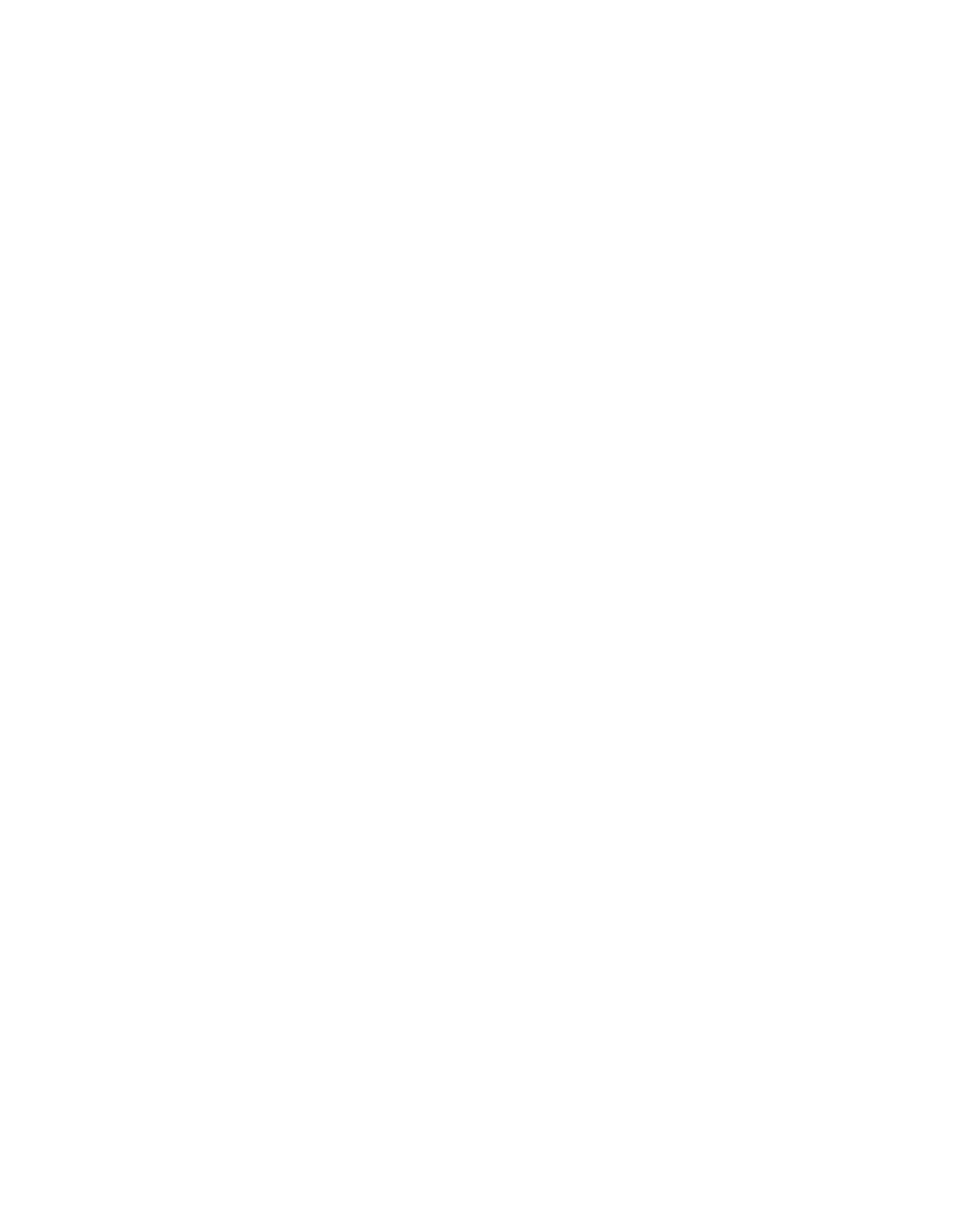Actuarial assumptions and methods adopted by the Board December 17, 2015. Valuation interest rate adopted by the Board March 15, 2018.

**VALUATION INTEREST RATE**: 7.30% per annum, compounded annually, net of investment expenses, composed of a 2.75% inflation assumption and a 4.55% real rate of investment return assumption.

**SALARY INCREASES**: The assumed annual rates of salary increase are as follows:

| <b>Members of Employees'</b><br><b>Retirement System (ERS)</b> |       |  |  |
|----------------------------------------------------------------|-------|--|--|
| Age                                                            | Rate  |  |  |
| 20                                                             | 7.00% |  |  |
| 25                                                             | 6.25  |  |  |
| 30                                                             | 5.15  |  |  |
| 35                                                             | 4.55  |  |  |
| 40                                                             | 4.30  |  |  |
| 45                                                             | 4.05  |  |  |
| 50                                                             | 3.80  |  |  |
| 55                                                             | 3.55  |  |  |
| 60                                                             | 3.30  |  |  |
| 65                                                             | 3.25  |  |  |

Members of Judicial Retirement System (JRS): 4.50%

No salary increases are assumed for members of the Legislative Retirement System (LRS).

**SEPARATIONS BEFORE RETIREMENT**: Representative values of the assumed annual rates of separation other than retirement for non-law enforcement officers are as follows. Special rates of separation apply to law enforcement officers.

| <b>Annual Rates of Disability</b> |              |                            |                    |                |
|-----------------------------------|--------------|----------------------------|--------------------|----------------|
|                                   |              | <b>ERS Members</b>         |                    |                |
|                                   |              | <b>Non-Law Enforcement</b> | Law                | <b>JRS</b>     |
| <b>Age</b>                        | <b>Males</b> | <b>Females</b>             | <b>Enforcement</b> | <b>Members</b> |
| 20                                | .05%         | .02%                       | $.02\%$            | .03%           |
| 25                                | .05          | .02                        | .05                | .03            |
| 30                                | .05          | .02                        | .08                | .05            |
| 35                                | .05          | .02                        | .16                | .08            |
| 40                                | .25          | .10                        | .85                | .10            |
| 45                                | .48          | .25                        | 1.40               | .18            |
| 50                                | .70          | .45                        | 2.00               | .25            |
| 55                                | 1.05         | .73                        | 2.70               | .45            |
| 60                                |              |                            |                    | .73            |
| 65                                |              |                            |                    | 1.18           |



*Georgia Employees' Group Term Life Insurance Plan For Post-Retirement Benefits Page 11 Report of the Actuary on the Valuation Prepared as of June 30, 2019*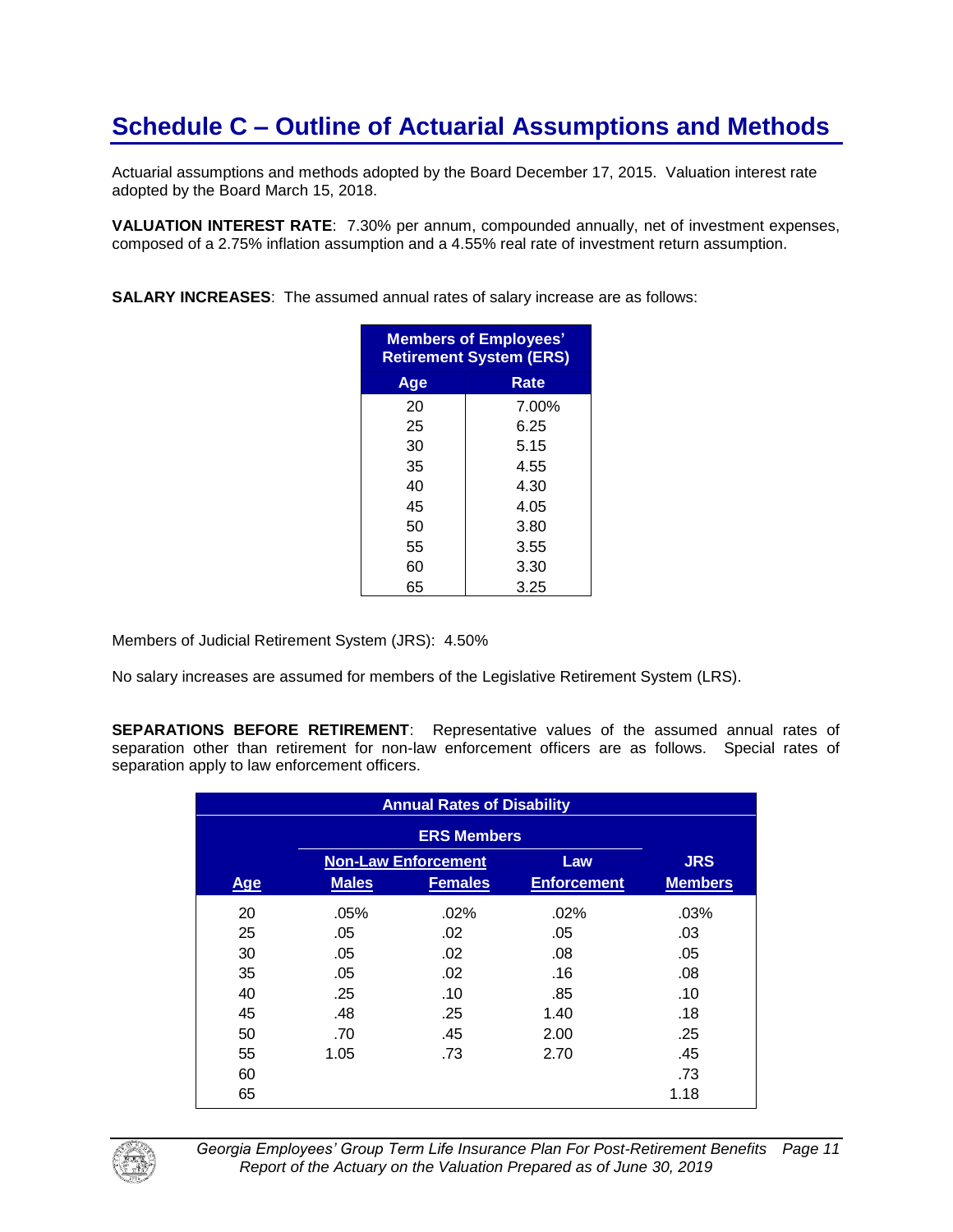

| <b>Annual Rates of Withdrawal</b> |                         |                                          |                      |  |  |
|-----------------------------------|-------------------------|------------------------------------------|----------------------|--|--|
|                                   |                         | <b>ERS Members - Non-Law Enforcement</b> |                      |  |  |
|                                   | <b>Years of Service</b> |                                          |                      |  |  |
| <b>Age</b>                        | $0 - 4$                 | $5-9$                                    | <b>10 &amp; Over</b> |  |  |
|                                   |                         | Males                                    |                      |  |  |
| 20                                | 35.00%                  |                                          |                      |  |  |
| 25                                | 27.50                   | 15.00%                                   |                      |  |  |
| 30                                | 23.00                   | 11.50                                    | 7.50%                |  |  |
| 35                                | 21.50                   | 10.00                                    | 6.00                 |  |  |
| 40                                | 19.50                   | 9.50                                     | 4.75                 |  |  |
| 45                                | 18.60                   | 9.00                                     | 4.00                 |  |  |
| 50                                | 16.60                   | 7.25                                     | 4.25                 |  |  |
| 55                                | 14.50                   | 7.00                                     | 4.75                 |  |  |
| 60                                | 14.00                   | 6.00                                     |                      |  |  |
| 65                                | 15.00                   | 10.00                                    |                      |  |  |
|                                   |                         | Females                                  |                      |  |  |
| 20                                | 30.00%                  |                                          |                      |  |  |
| 25                                | 25.00                   | 17.50%                                   |                      |  |  |
| 30                                | 21.50                   | 12.50                                    | 8.25%                |  |  |
| 35                                | 19.50                   | 10.50                                    | 6.00                 |  |  |
| 40                                | 18.25                   | 9.50                                     | 5.00                 |  |  |
| 45                                | 16.50                   | 8.00                                     | 4.00                 |  |  |
| 50                                | 15.00                   | 7.25                                     | 4.25                 |  |  |
| 55                                | 14.00                   | 7.00                                     | 4.50                 |  |  |
| 60                                | 14.50                   | 6.25                                     |                      |  |  |
| 65                                | 17.00                   | 11.00                                    |                      |  |  |

| <b>Annual Rates of Withdrawal</b>                                          |              |                |                |                |  |  |
|----------------------------------------------------------------------------|--------------|----------------|----------------|----------------|--|--|
| <b>ERS Members -</b><br><b>LRS</b><br><b>JRS</b><br><b>Law Enforcement</b> |              |                |                |                |  |  |
| <b>Age</b>                                                                 | <b>Males</b> | <b>Females</b> | <b>Members</b> | <b>Members</b> |  |  |
| 20                                                                         | 15.00%       |                | 8.00%          | 4.00%          |  |  |
| 25                                                                         | 5.75         | 4.00%          | 8.00           | 4.00           |  |  |
| 30                                                                         | 5.75         | 4.00           | 8.00           | 4.00           |  |  |
| 35                                                                         | 5.75         | 3.75           | 8.00           | 4.00           |  |  |
| 40                                                                         | 5.75         | 3.00           | 8.00           | 6.00           |  |  |
| 45                                                                         | 5.75         | 2.00           | 8.50           | 4.00           |  |  |
| 50                                                                         | 5.75         | 2.00           | 8.50           | 3.00           |  |  |
| 55                                                                         |              |                | 9.00           | 2.50           |  |  |
| 60                                                                         |              |                | 9.00           | 2.50           |  |  |
| 65                                                                         |              |                | 9.00           | 2.50           |  |  |



*Georgia Employees' Group Term Life Insurance Plan For Post-Retirement Benefits Page 12 Report of the Actuary on the Valuation Prepared as of June 30, 2019*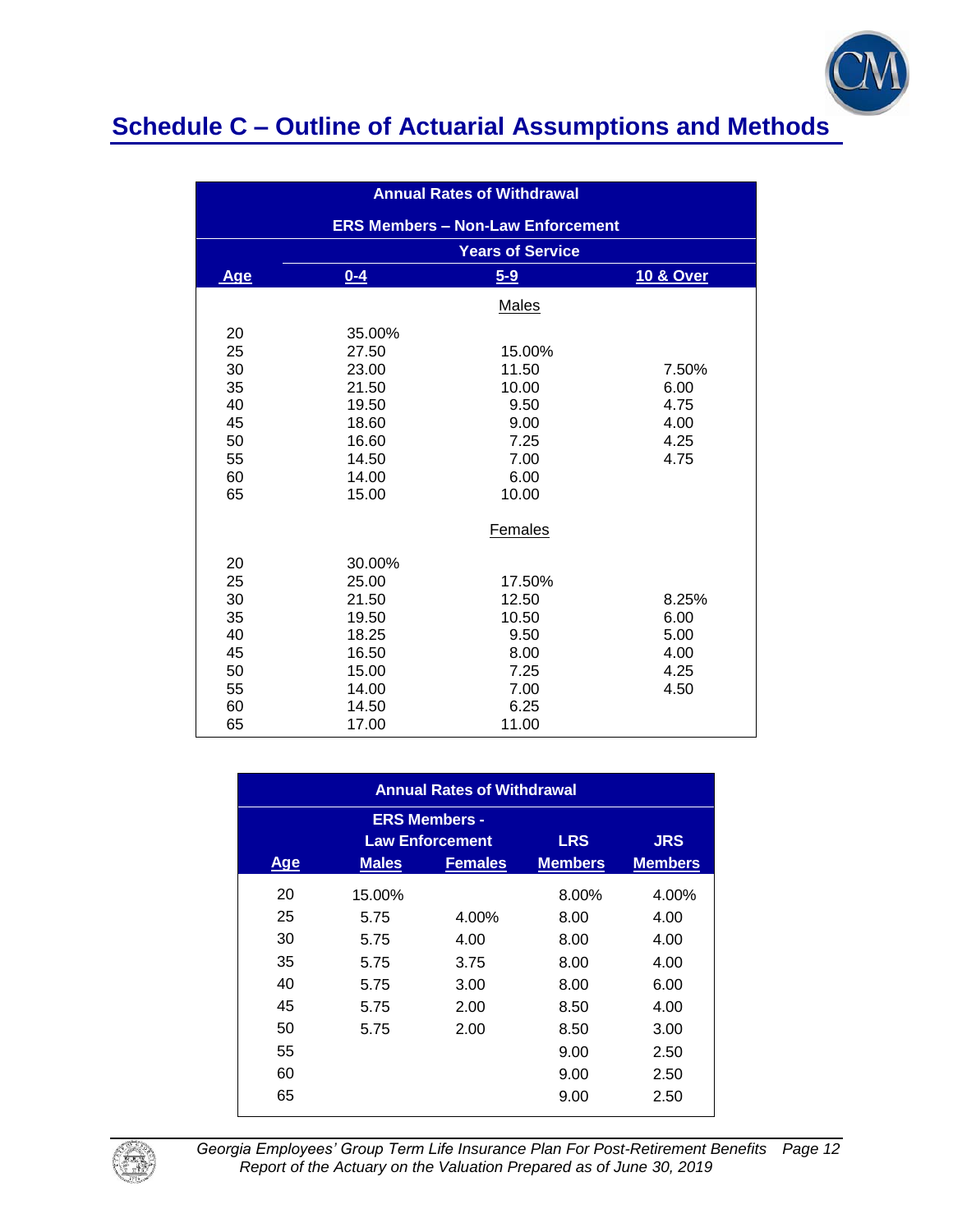

**RETIREMENT**: Representative values of the assumed annual rates of service retirement for non-law enforcement officers are as follows. Special retirement rates apply to law enforcement officers.

|                                                          | <b>Non-Law Enforcement</b><br><b>Old Plan</b> |                           |                                                                             |                                                                              |                                                                                    |                                                                                    |                                                                                |                                                                                  |
|----------------------------------------------------------|-----------------------------------------------|---------------------------|-----------------------------------------------------------------------------|------------------------------------------------------------------------------|------------------------------------------------------------------------------------|------------------------------------------------------------------------------------|--------------------------------------------------------------------------------|----------------------------------------------------------------------------------|
| Age                                                      | <b>Early Retirement</b>                       |                           | Age 60 or 30 years                                                          |                                                                              |                                                                                    | 34 years                                                                           |                                                                                | More than 34 years                                                               |
|                                                          | <b>Male</b>                                   | <b>Female</b>             | <b>Male</b>                                                                 | <b>Female</b>                                                                | <b>Male</b>                                                                        | <b>Female</b>                                                                      | <b>Male</b>                                                                    | <b>Female</b>                                                                    |
| 50<br>52<br>55<br>57<br>60<br>62<br>65<br>67<br>70<br>75 | 2.0%<br>2.0<br>3.0<br>3.5                     | 2.0%<br>2.0<br>3.5<br>5.0 | 7.5%<br>7.5<br>7.5<br>10.5<br>15.0<br>32.0<br>35.0<br>35.0<br>35.0<br>100.0 | 6.0%<br>6.0<br>10.0<br>10.0<br>20.0<br>40.0<br>40.0<br>35.0<br>35.0<br>100.0 | 100.0%<br>100.0<br>100.0<br>100.0<br>97.5<br>97.5<br>35.0<br>35.0<br>35.0<br>100.0 | 100.0%<br>100.0<br>100.0<br>100.0<br>95.0<br>95.0<br>40.0<br>35.0<br>35.0<br>100.0 | 90.0%<br>90.0<br>75.0<br>70.0<br>40.0<br>40.0<br>35.0<br>35.0<br>35.0<br>100.0 | 100.0%<br>100.0<br>90.0<br>70.0<br>55.0<br>65.0<br>40.0<br>35.0<br>35.0<br>100.0 |

#### **ERS**

|                                                    | <b>Non-Law Enforcement</b><br><b>New Plan and GSEPS</b> |                           |                                                                       |                                                                       | Law<br><b>Enforcement***</b>                           |
|----------------------------------------------------|---------------------------------------------------------|---------------------------|-----------------------------------------------------------------------|-----------------------------------------------------------------------|--------------------------------------------------------|
| Age                                                | <b>Early Retirement</b>                                 |                           | <b>Normal Retirement</b>                                              |                                                                       |                                                        |
|                                                    | <b>Male</b>                                             | <b>Female</b>             | Male*                                                                 | Female**                                                              |                                                        |
| 50<br>52<br>55<br>57<br>60<br>62<br>65<br>67<br>70 | 7.0%<br>7.0<br>7.0<br>8.0                               | 4.5%<br>4.5<br>6.5<br>8.0 | 70.0%<br>70.0<br>60.0<br>50.0<br>25.0<br>40.0<br>32.0<br>32.0<br>30.0 | 50.0%<br>45.0<br>50.0<br>40.0<br>30.0<br>40.0<br>35.0<br>32.0<br>30.0 | 20.0%<br>12.0<br>30.0<br>35.0<br>25.0<br>25.0<br>100.0 |

- \* An additional 10% for ages below 55 and 20% for ages 55 to 59 are assumed to retire in the first year eligible for unreduced retirement with 30 years of service.
- \*\* An additional 20% are assumed to retire in the first year eligible for unreduced retirement with 30 years of service before age 60.
- \*\*\* In addition, 100% are assumed to retire with 30 years of service on or before age 50 and 75% are assumed to retire with 30 years of service after age 50 but before age 55.

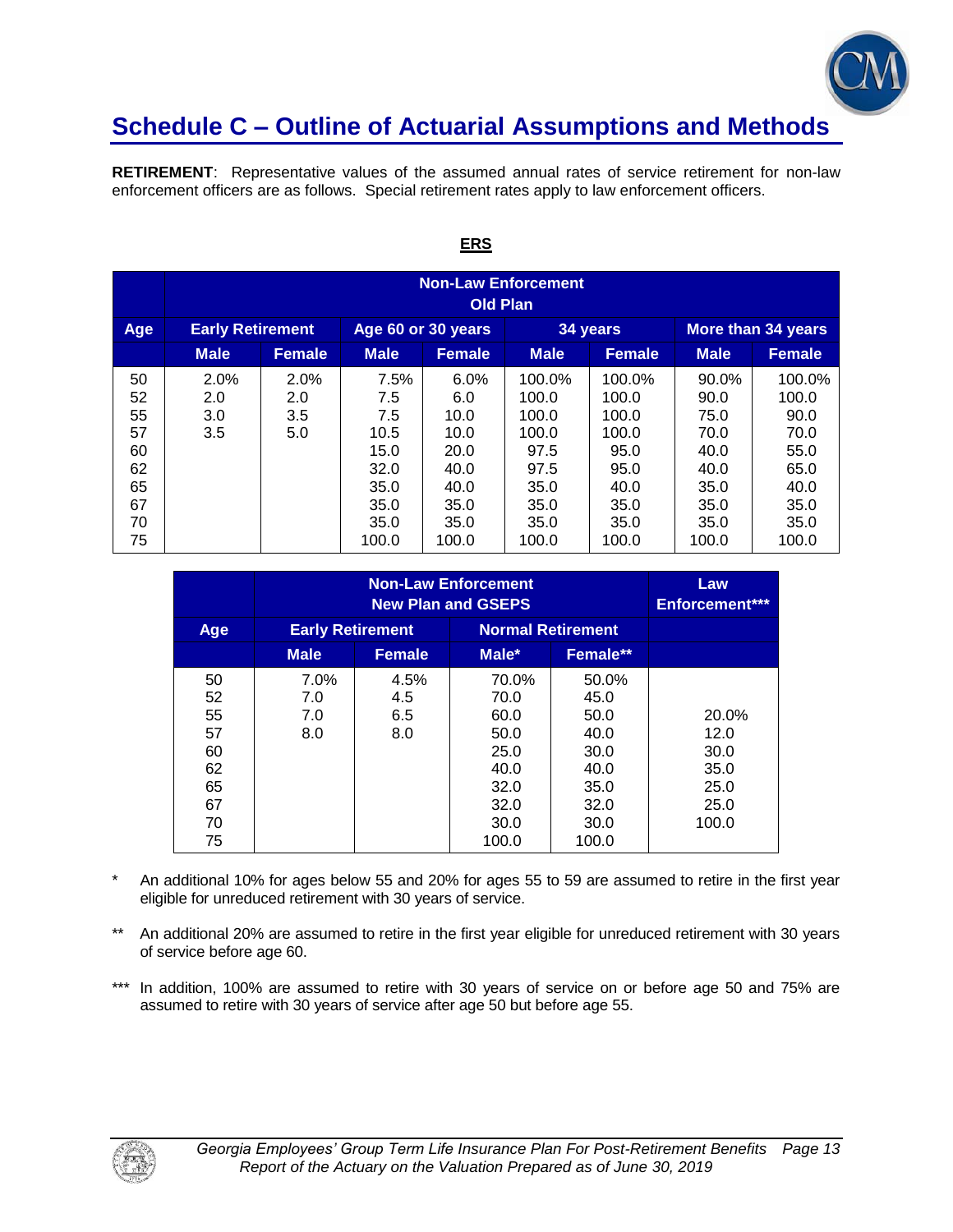

| <b>Annual Rates of Retirement</b> |            |                 |  |  |  |
|-----------------------------------|------------|-----------------|--|--|--|
| Age                               | <b>LRS</b> | <b>JRS</b>      |  |  |  |
| 60                                | 10%        | 15%             |  |  |  |
| 61                                | 10         | 10              |  |  |  |
| 62                                | 15         | 12 <sup>2</sup> |  |  |  |
| $63 - 64$                         | 10         | 10              |  |  |  |
| $65 - 66$                         | 12         | 15              |  |  |  |
| 67                                | 15         | 15              |  |  |  |
| $68 - 69$                         | 12         | 15              |  |  |  |
| $70 - 74$                         | 20         | 25              |  |  |  |
| 75                                | 100        | 100             |  |  |  |

**RATES OF DEATH BEFORE RETIREMENT**: The RP-2000 Employee Mortality Table projected to 2025 with projection scale BB is used for both males and females while in active service. Representative values of the assumed annual rates of mortality while in active service are as follows:

| Aqe | <b>Males</b> | <b>Females</b> | Age | <b>Males</b> | <b>Females</b> |
|-----|--------------|----------------|-----|--------------|----------------|
| 20  | 0.0320%      | 0.0177%        | 45  | 0.1399%      | 0.1043%        |
| 25  | 0.0349       | 0.0192         | 50  | 0.1983       | 0.1555         |
| 30  | 0.0412       | 0.0245         | 55  | 0.2810       | 0.2228         |
| 35  | 0.0717       | 0.0441         | 60  | 0.4092       | 0.3058         |
| 40  | 0.1001       | 0.0655         | 65  | 0.5600       | 0.4304         |

**RATES OF DEATHS AFTER RETIREMENT**: The RP-2000 Combined Mortality Table projected to 2025 with projection scale BB and set forward 2 years for both males and females is used for the period after service retirement and for dependent beneficiaries. The RP-2000 Disabled Mortality Table projected to 2025 with projection scale BB and set back 7 years for males and set forward 3 years for females is used for the period after disability retirement. There is a margin for future mortality improvement in the tables used by the System. Based on the results of the most recent experience study adopted by the Board on December 17, 2015, the numbers of expected future deaths are 9-12% less than the actual number of deaths that occurred during the study period for service retirements and beneficiaries and for disability retirements. Representative values of the assumed annual rates of mortality after service retirement are as follows:

| Age | <b>Males</b> | <b>Females</b> | Age | <b>Males</b> | <b>Females</b> |
|-----|--------------|----------------|-----|--------------|----------------|
| 40  | 0.1127%      | 0.0790%        | 65  | 1.1300%      | $0.8994\%$     |
| 45  | 0.1609       | 0.1230         | 70  | 1.8697       | 1.5281         |
| 50  | 0.2474       | 0.1872         | 75  | 3.2147       | 2.5220         |
| 55  | 0.4246       | 0.2918         | 80  | 5.5160       | 4.1628         |
| 60  | 0.6985       | 0.4923         | 85  | 9.5631       | 7.1239         |

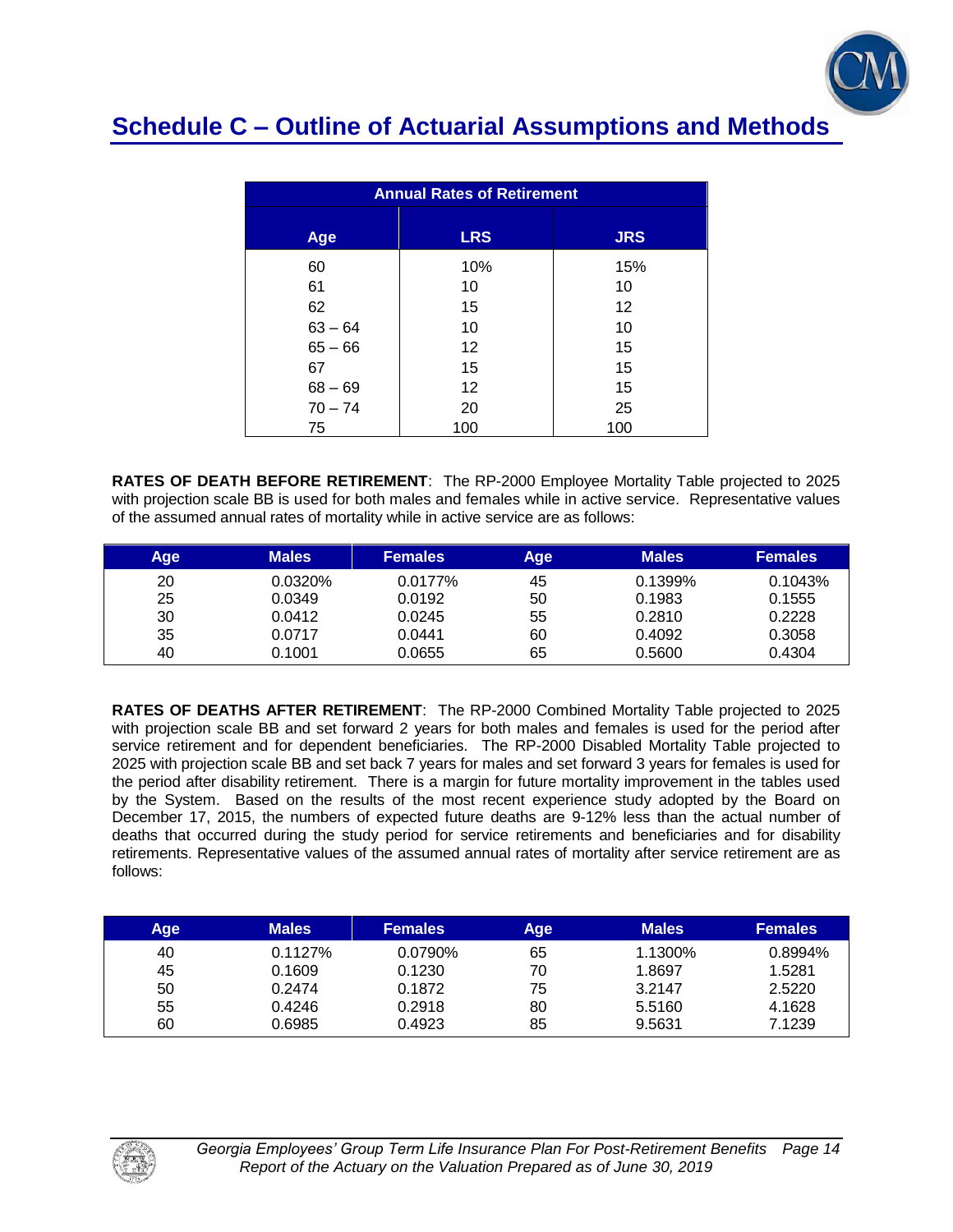

**ASSETS**: Fair value

**ACTUARIAL COST METHOD:** Entry Age Normal Actuarial Cost Method. Actuarial gains and losses are reflected in the unfunded actuarial accrued liability (UAAL). See Schedule D for a brief description of this method.

**ADMINISTRATIVE EXPENSES:** Budgeted administrative expenses are added to the normal contribution rate.

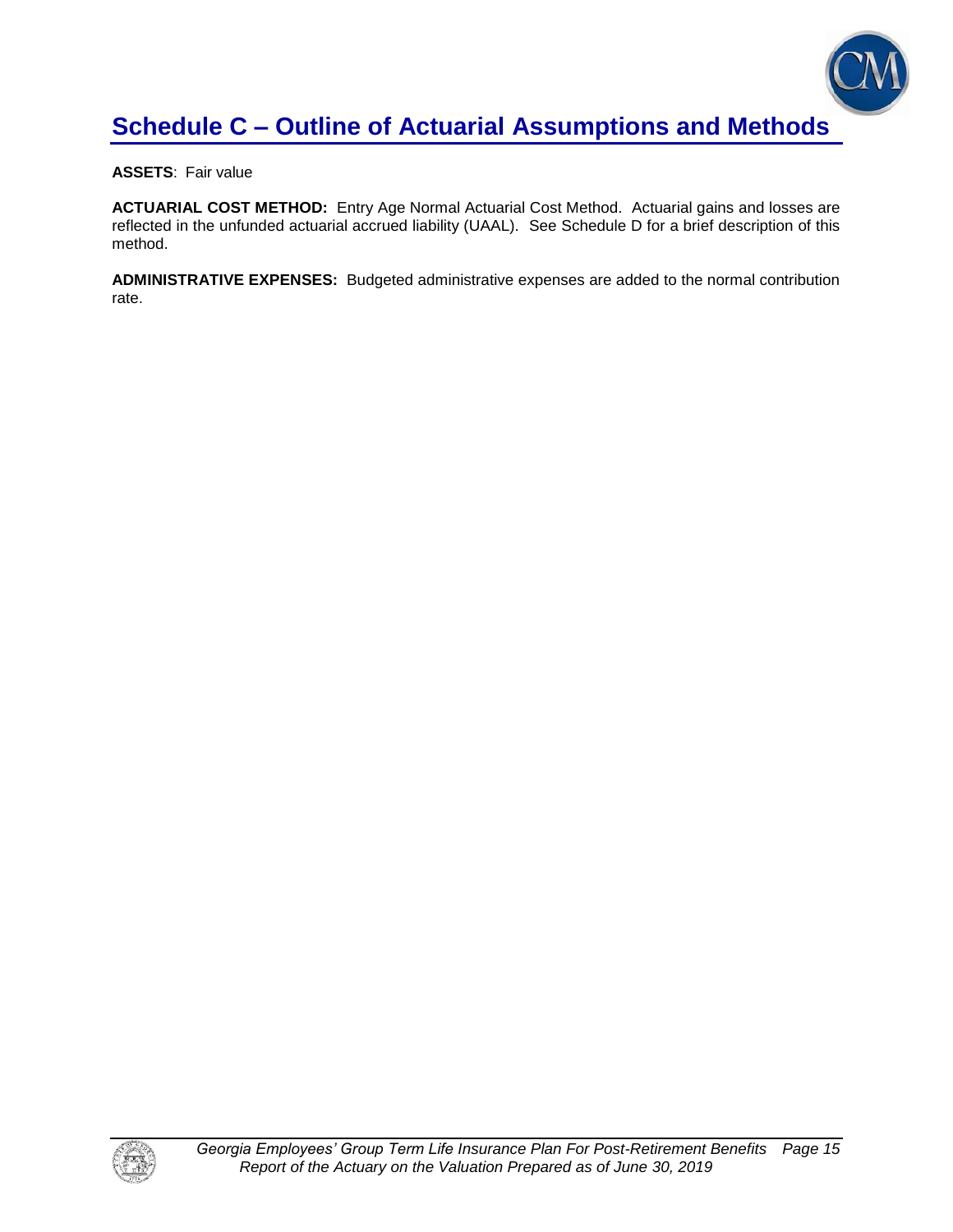

# **Schedule D – Actuarial Cost Method**

- 1. The valuation is prepared on the projected benefit basis, under which the present value, at the interest rate assumed to be earned in the future (currently 7.30%), of each member's expected benefits at retirement or death is determined, based on age, service and sex. The calculations take into account the probability of a member's death or termination of employment prior to becoming eligible for a benefit, as well as the possibility of terminating with a service, disability or survivor's benefit. The present value of the expected benefits payable on account of the active members is added to the present value of the expected future payments to retired members, beneficiaries and members entitled to deferred vested benefits to obtain the present value of all expected benefits payable from the System on account of the present group of members and beneficiaries.
- 2. The employer contributions required to support the benefits of the System are determined following a level funding approach, and consist of a normal contribution and an unfunded actuarial accrued liability contribution.
- 3. The normal contribution is determined using the entry age actuarial cost method. Under this method, a calculation is made to determine the level amount which, if applied for the average member during the entire period of his anticipated covered service, would be required in addition to the contributions of the member to meet the cost of all benefits payable on his behalf.
- 4. The unfunded actuarial accrued liability contributions are determined by subtracting the present value of prospective employer normal contributions and member contributions, together with the current actuarial value of assets, from the present value of expected benefits to be paid from the System.

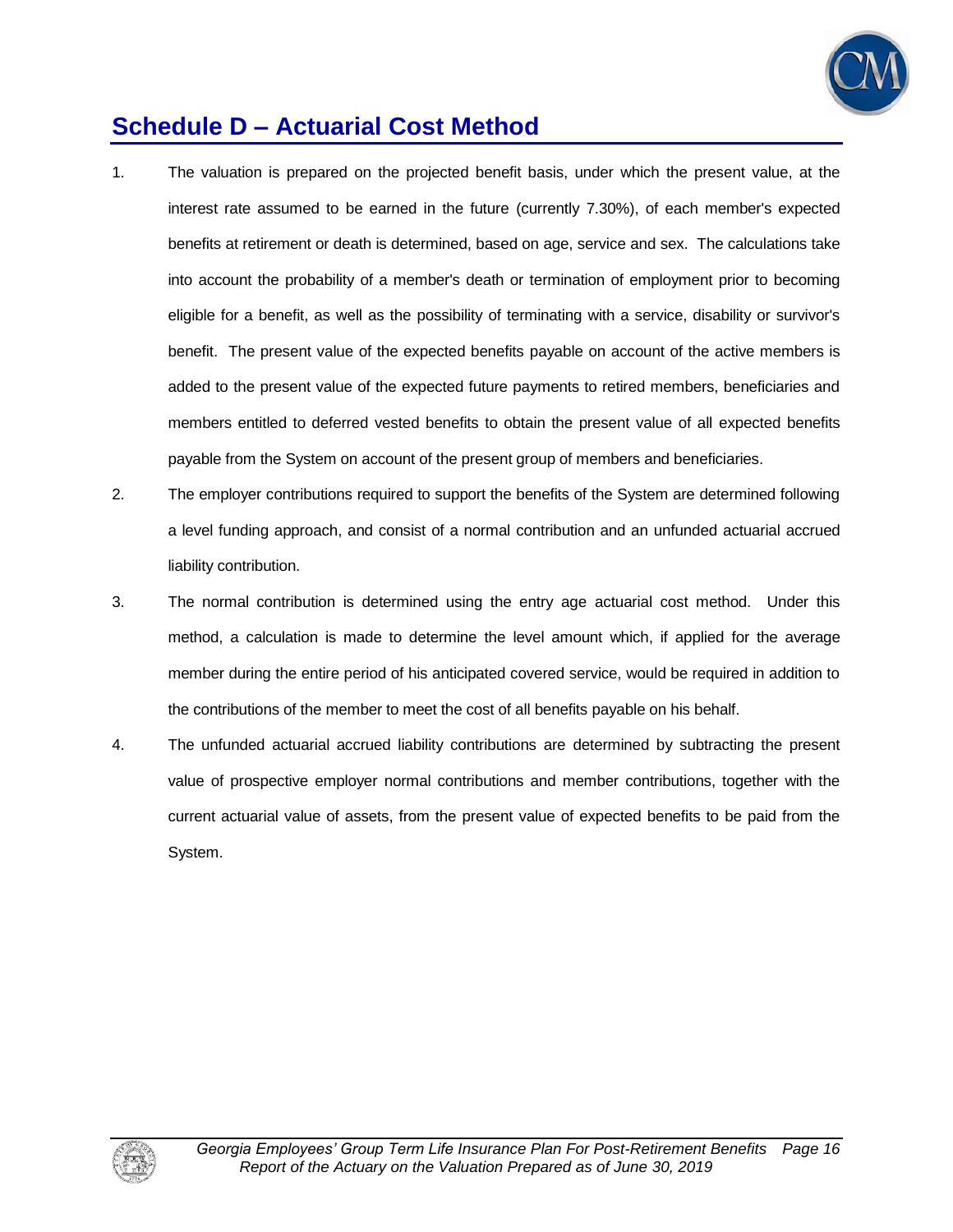

### **Schedule E – Funding Policy #2 of the SEAD Board of Directors**

The purpose of this Funding Policy is to state the overall objectives for the Georgia Employees' Group Term Life Insurance Plan for Post-Retirement Benefits (System), the benchmarks that will be used to measure progress in achieving those goals, and the methods and assumptions that will be employed to develop the benchmarks. It is the intent of the State Employees' Assurance Department Board of Directors that the Funding Policy outlined herein will remain unchanged until the objectives below are met.

#### **I. Funding Objectives**

The goal in requiring employer and member contributions to the System is to accumulate sufficient assets during a member's employment to fully finance the benefits the member's beneficiary is expected to receive in the event of the death of the member during the member's retirement. In meeting this objective, the System will strive to meet the following funding objectives:

- To develop a pattern of contribution rates expressed as a percentage of employer payroll and measured by valuations prepared in accordance with applicable State laws and the principles of practice prescribed by the Actuarial Standards Board.
- To maintain a stable funded ratio (ratio of actuarial value of assets to actuarial accrued liabilities) that reflects a trend of strong actuarial condition. The long-term objective is to maintain at least a 100% funded ratio over a reasonable period of future years.
- To maintain adequate asset levels to finance the benefits promised to members and monitor the future demand for liquidity.
- To promote intergenerational equity for taxpayers with respect to contributions required for the benefits provided by the System.

#### **II. Measures of Funding Progress**

To track progress in achieving the System's funding objectives, the following measures will be determined annually as of the actuarial valuation date (with due recognition that a single year's results may not be indicative of long-term trends):

- **Funded Ratio** The funded ratio, defined as the actuarial value of assets divided by the actuarial accrued liability, should remain stable over time, before adjustments for changes in benefits, actuarial methods, and/or actuarial adjustments. The target funded ratio will be 100 percent. In the event that the funded ratio falls below 100%, the targeted funded ratio will be 100% within 20 years of the date the funded ratio first falls below 100%.
- **Unfunded Actuarial Accrued Liability (UAAL)**
	- o **Transitional UAAL** The UAAL established as of the initial valuation date for which this funding policy is adopted shall be known as the Transitional UAAL.
	- o **New Incremental UAAL** Each subsequent valuation will produce a New Incremental UAAL consisting of all benefit changes, assumption and method changes and experience gains and/or losses that have occurred since the previous valuations.
- **UAAL Amortization Period** 
	- o The transitional UAAL will be amortized over a closed 20 year period beginning on the initial valuation date for which this funding policy is adopted.
	- $\circ$  Each New Incremental UAAL shall be amortized over a closed 20 year period beginning with the year it is incurred.
- **Employer Contribution Rate**
	- o **Employer Normal Contribution Rate**  the contribution rate determined as of the valuation date each year to fund the employer portion of the annual normal cost of the System based on the assumptions and methods adopted by the Board.
	- $\circ$  In each valuation subsequent to the adoption of this funding policy the required employer contribution rate will be determined as the summation of the employer Normal Contribution Rate, a contribution rate for administrative expenses, the amortization rate

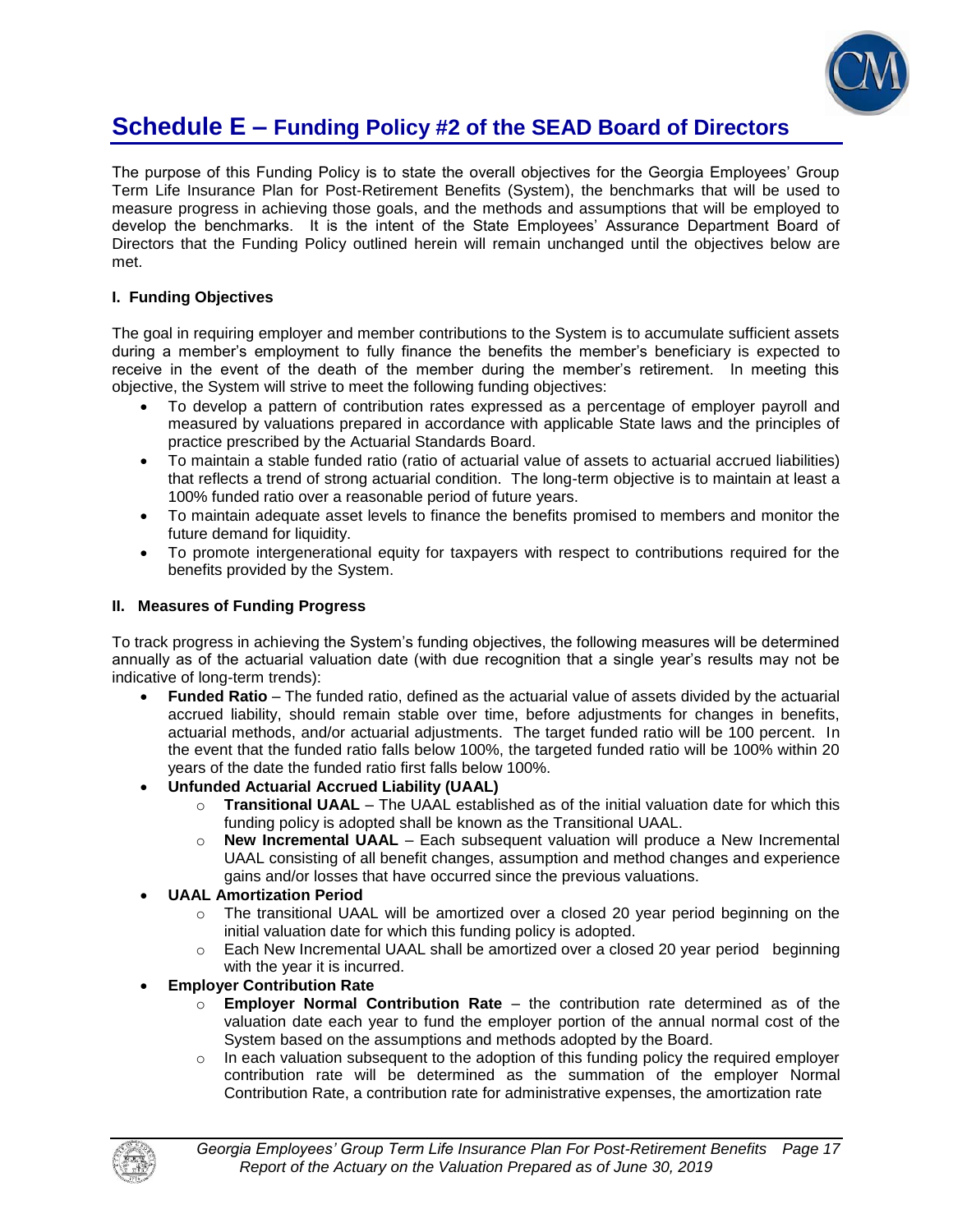

### **Schedule E – Funding Policy #2 of the SEAD Board of Directors**

for the Transitional UAAL and the individual amortization rate for each of the New Incremental UAAL bases.

- o In no event shall the employer contribution rate be less than 0%.
- $\circ$  The valuation methodology, including the amortization of the Unfunded Actuarial Accrued Liability (UAAL), would be expected to maintain reasonably stable contribution rates as a dollar per active member.

#### **III. Methods and Assumptions**

The annual actuarial valuations providing the measures to assess funding progress will utilize the actuarial methods and assumptions last adopted by the Board based upon the advice and recommendations of the actuary. These include the following primary methods and assumptions:

- The actuarial cost method used to develop the benchmarks will be the Projected Unit Credit (PUC) actuarial cost method.
- The long-term annual investment rate of return assumption will be:
	- $\circ$  Effective with the June 30, 2013 valuation date, 7.50% net of investment expenses.
	- o Effective with the June 30, 2017 valuation date, reduced by 0.10% (10 basis points) from the immediate prior actuarial valuation, as long as the following conditions are met:
		- The actual rate of return for the fiscal year ending with the current valuation date exceeds the assumed rate of return from the immediate prior actuarial valuation, and
		- The assumed rate of return does not decrease below 7.00% net of investment expenses.
- The actuarial value of assets will be equal to the market value of assets as of the valuation date.

The employer contribution rates determined in an annual actuarial valuation will be at least sufficient to satisfy the annual normal cost of the System and amortize the UAAL as a level dollar amount over a period not to exceed 20 years. However in no event shall the employer contribution rate be less than 0%.

The actuary shall conduct an investigation into the System's experience at least every five years and utilize the results of the investigation to form the basis for recommended assumptions and methods. Any changes to the recommended assumptions and methods that are approved by the Board will be reflected in this Policy.

#### **IV. Funding Policy Progress**

The Board will periodically have actuarial projections of the valuation results performed to assess the current and expected future progress towards the overall funding goals of the System. These periodic projections will provide the expected valuation results over at least a 10-year period. The projected measures of funding progress and the recent historical trend provided in valuations will provide important information for the Board's assessment of the System's funding progress.

Adopted: March 15, 2018

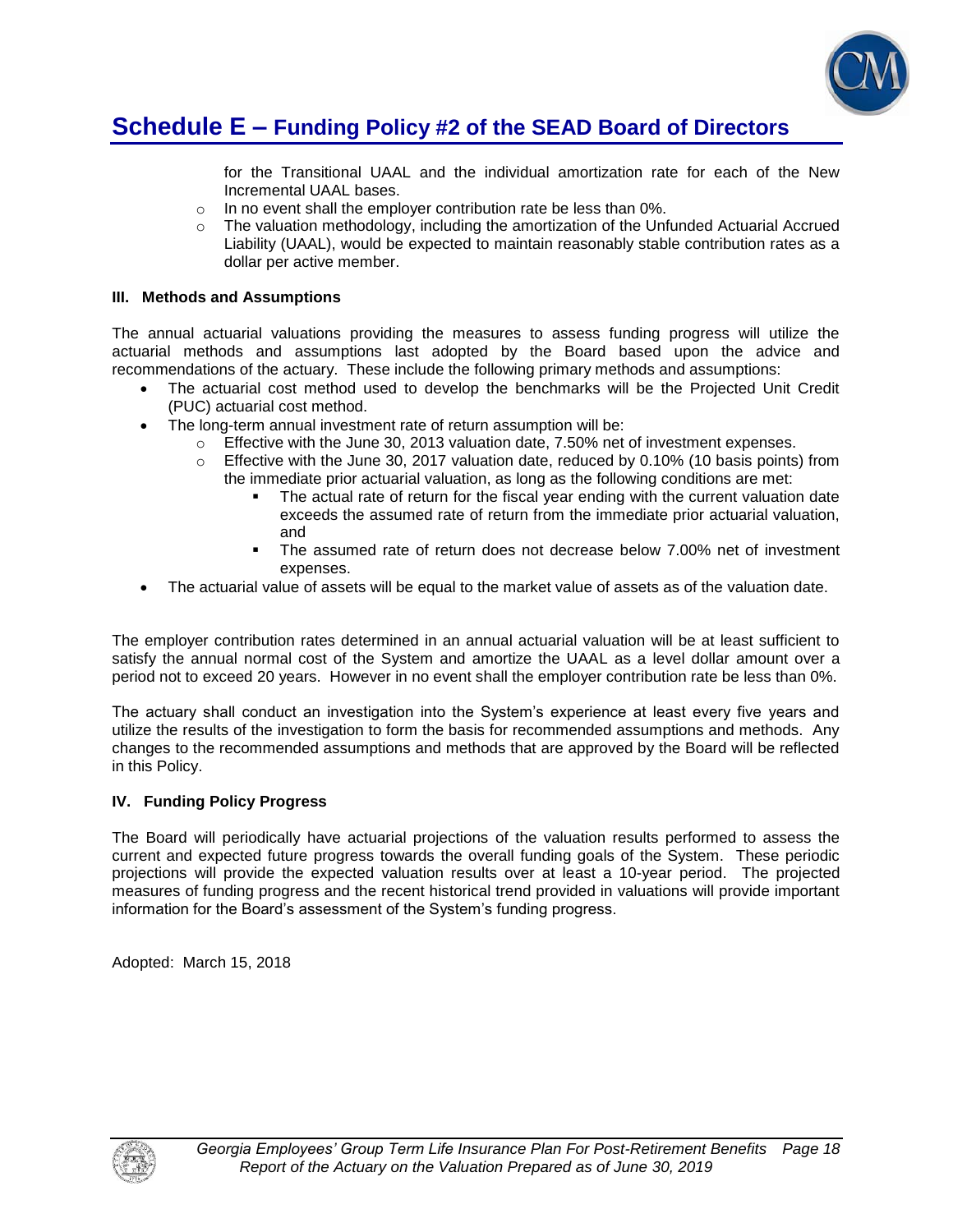

| <b>Valuation</b><br>Date | Amortization<br><b>Period</b> | <b>Balance of</b><br><b>Transitional UAAL</b> | <b>Expected UAAL</b><br><b>Contribution</b> |
|--------------------------|-------------------------------|-----------------------------------------------|---------------------------------------------|
| 6/30/2013                | 20                            | \$<br>(153,044,912)                           | \$<br>(15,012,511)                          |
| 6/30/2014                | 19                            | (149,510,770)                                 | (15,012,511)                                |
| 6/30/2015                | 18                            | (145,711,566)                                 | (15,012,511)                                |
| 6/30/2016                | 17                            | (141,627,423)                                 | (15,012,511)                                |
| 6/30/2017                | 16                            | (137, 236, 969)                               | (14,914,947)                                |
| 6/30/2018                | 15                            | (132,477,558)                                 | (14,822,141)                                |
| 6/30/2019                | 14                            | (127,326,279)                                 | (14,822,141)                                |
| 6/30/2020                | 13                            | (121,798,956)                                 | (14, 822, 141)                              |
| 6/30/2021                | 12                            | (115,868,138)                                 | (14, 822, 141)                              |
| 6/30/2022                | 11                            | (109,504,371)                                 | (14, 822, 141)                              |
| 6/30/2023                | 10                            | (102, 676, 049)                               | (14,822,141)                                |
| 6/30/2024                | 9                             | (95,349,259)                                  | (14,822,141)                                |
| 6/30/2025                | 8                             | (87, 487, 613)                                | (14, 822, 141)                              |
| 6/30/2026                | 7                             | (79,052,068)                                  | (14, 822, 141)                              |
| 6/30/2027                | 6                             | (70,000,728)                                  | (14, 822, 141)                              |
| 6/30/2028                | 5                             | (60,288,639)                                  | (14, 822, 141)                              |
| 6/30/2029                | 4                             | (49,867,569)                                  | (14, 822, 141)                              |
| 6/30/2030                | 3                             | (38, 685, 760)                                | (14,822,141)                                |
| 6/30/2031                | 2                             | (26,687,679)                                  | (14,822,141)                                |
| 6/30/2032                | 1                             | (13, 813, 738)                                | (14, 822, 141)                              |
| 6/30/2033                | ი                             |                                               |                                             |

#### **TRANSITIONAL UAAL**

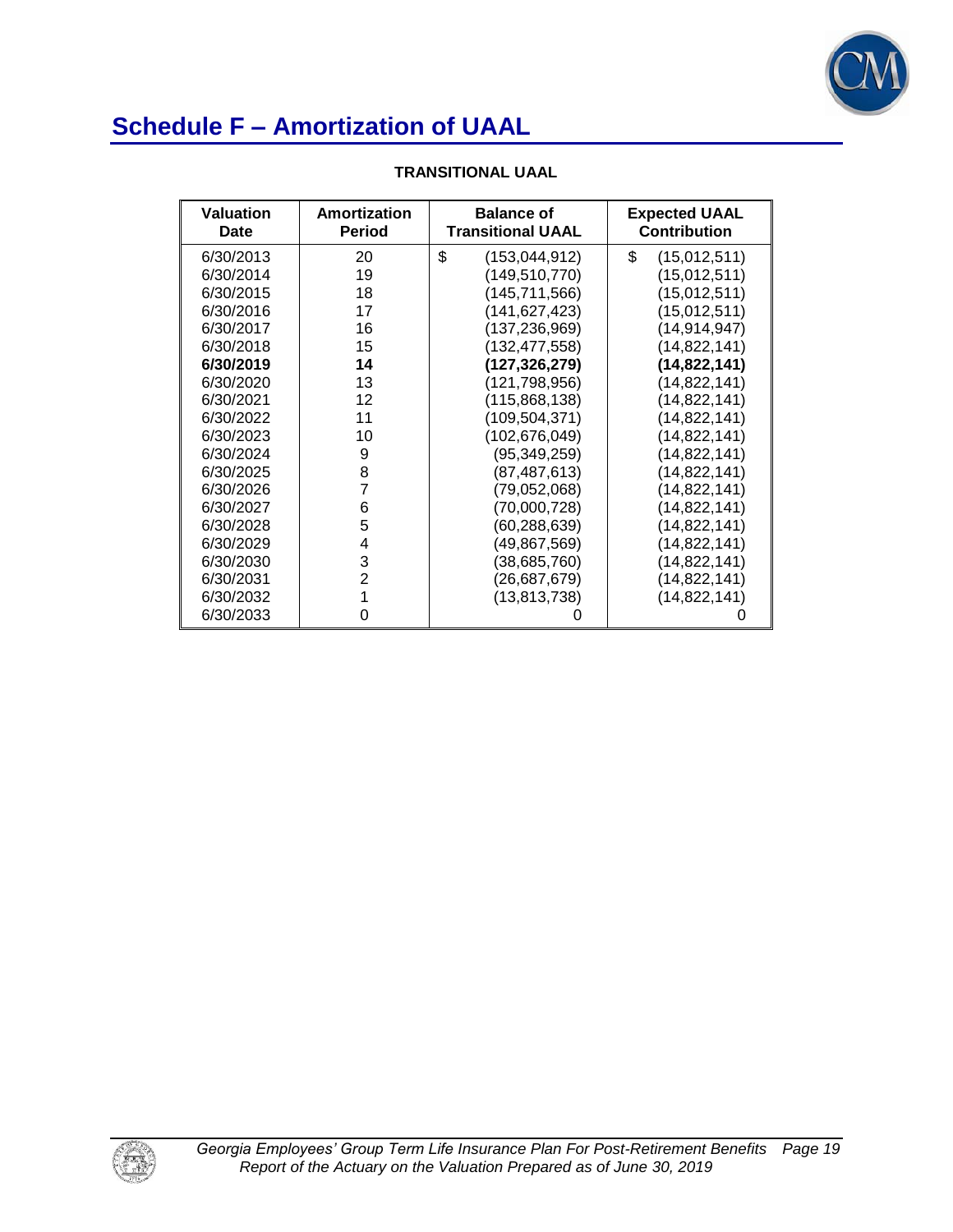

| <b>Valuation</b><br>Date | Amortization<br><b>Period</b> | <b>Balance of New</b><br><b>Incremental UAAL</b><br>6/30/2014 | <b>Expected UAAL</b><br>Contribution |
|--------------------------|-------------------------------|---------------------------------------------------------------|--------------------------------------|
| 6/30/2014                | 20                            | \$<br>(100, 370, 143)                                         | \$<br>(9,845,527)                    |
| 6/30/2015                | 19                            | (98,052,376)                                                  | (9,845,527)                          |
| 6/30/2016                | 18                            | (95, 560, 777)                                                | (9,845,527)                          |
| 6/30/2017                | 17                            | (92,882,308)                                                  | (9,778,710)                          |
| 6/30/2018                | 16                            | (89, 976, 889)                                                | (9,714,932)                          |
| 6/30/2019                | 15                            | (86, 830, 270)                                                | (9,714,932)                          |
| 6/30/2020                | 14                            | (83, 453, 947)                                                | (9,714,932)                          |
| 6/30/2021                | 13                            | (79,831,153)                                                  | (9,714,932)                          |
| 6/30/2022                | 12                            | (75, 943, 894)                                                | (9,714,932)                          |
| 6/30/2023                | 11                            | (71, 772, 866)                                                | (9,714,932)                          |
| 6/30/2024                | 10                            | (67, 297, 353)                                                | (9,714,932)                          |
| 6/30/2025                | 9                             | (62, 495, 127)                                                | (9,714,932)                          |
| 6/30/2026                | 8                             | (57, 342, 339)                                                | (9,714,932)                          |
| 6/30/2027                | 7                             | (51, 813, 398)                                                | (9,714,932)                          |
| 6/30/2028                | 6                             | (45,880,843)                                                  | (9,714,932)                          |
| 6/30/2029                | 5                             | (39, 515, 212)                                                | (9,714,932)                          |
| 6/30/2030                | 4                             | (32, 684, 890)                                                | (9,714,932)                          |
| 6/30/2031                | 3                             | (25, 355, 955)                                                | (9,714,932)                          |
| 6/30/2032                | $\overline{2}$                | (17, 492, 007)                                                | (9,714,932)                          |
| 6/30/2033                | 1                             | (9,053,991)                                                   | (9,714,932)                          |
| 6/30/2034                | 0                             | 0                                                             |                                      |

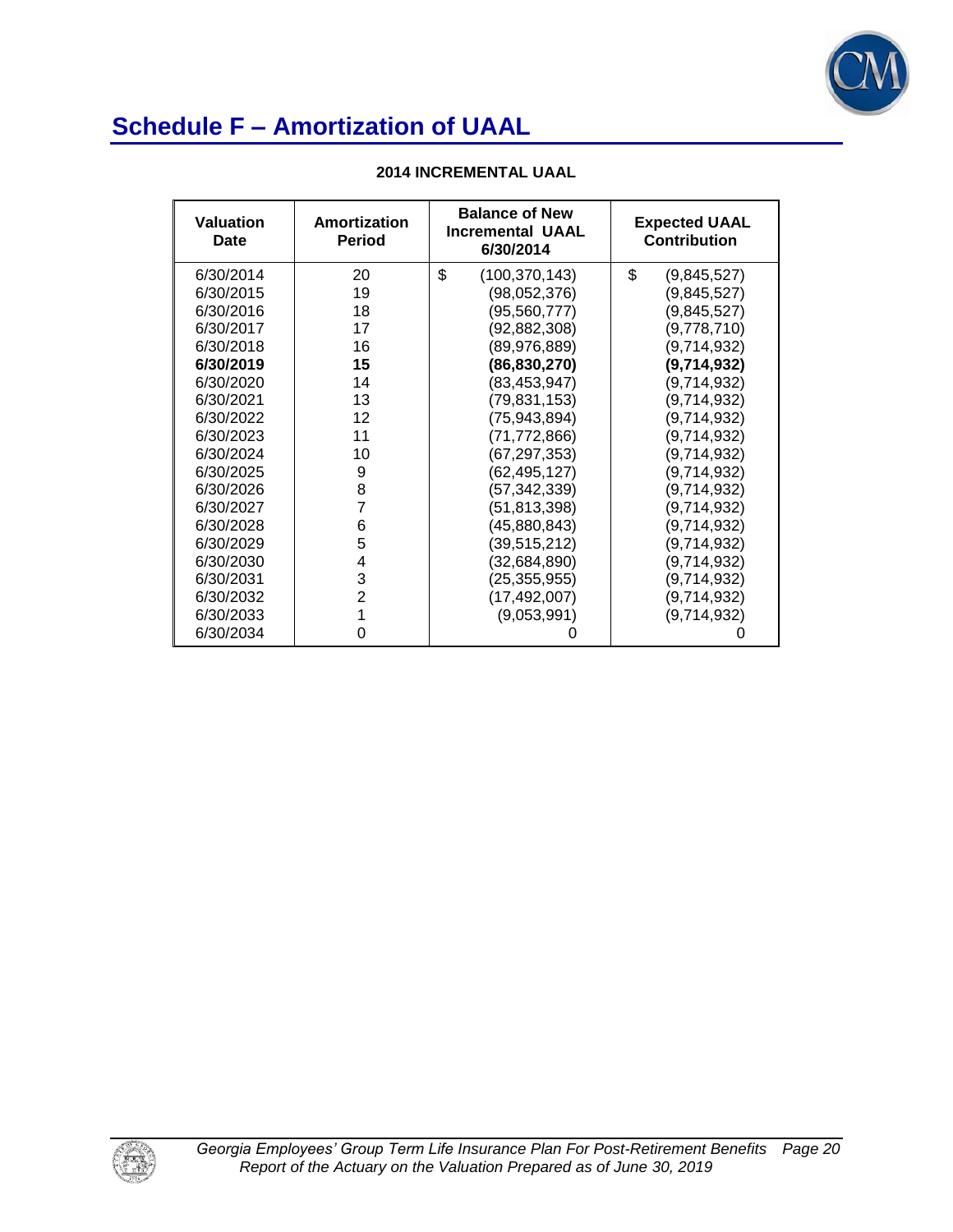

| <b>Valuation</b><br>Date | Amortization<br>Period | <b>Balance of New</b><br><b>Incremental UAAL</b><br>6/30/2015 | <b>Expected UAAL</b><br><b>Contribution</b> |
|--------------------------|------------------------|---------------------------------------------------------------|---------------------------------------------|
| 6/30/2015                | 20                     | \$<br>(33,048,041)                                            | \$<br>(3, 241, 755)                         |
| 6/30/2016                | 19                     | (32, 284, 889)                                                | (3, 241, 755)                               |
| 6/30/2017                | 18                     | (31, 464, 501)                                                | (3,218,853)                                 |
| 6/30/2018                | 17                     | (30, 574, 021)                                                | (3,196,926)                                 |
| 6/30/2019                | 16                     | (29,608,999)                                                  | (3, 196, 926)                               |
| 6/30/2020                | 15                     | (28,573,531)                                                  | (3, 196, 926)                               |
| 6/30/2021                | 14                     | (27,462,473)                                                  | (3, 196, 926)                               |
| 6/30/2022                | 13                     | (26,270,307)                                                  | (3, 196, 926)                               |
| 6/30/2023                | 12                     | (24,991,114)                                                  | (3, 196, 926)                               |
| 6/30/2024                | 11                     | (23, 618, 540)                                                | (3, 196, 926)                               |
| 6/30/2025                | 10                     | (22,145,768)                                                  | (3, 196, 926)                               |
| 6/30/2026                | 9                      | (20,565,483)                                                  | (3, 196, 926)                               |
| 6/30/2027                | 8                      | (18,869,838)                                                  | (3, 196, 926)                               |
| 6/30/2028                | 7                      | (17,050,410)                                                  | (3, 196, 926)                               |
| 6/30/2029                | 6                      | (15,098,164)                                                  | (3, 196, 926)                               |
| 6/30/2030                | 5                      | (13,003,405)                                                  | (3, 196, 926)                               |
| 6/30/2031                | 4                      | (10, 755, 727)                                                | (3, 196, 926)                               |
| 6/30/2032                | 3                      | (8,343,970)                                                   | (3, 196, 926)                               |
| 6/30/2033                | $\overline{2}$         | (5,756,154)                                                   | (3, 196, 926)                               |
| 6/30/2034                | 1                      | (2,979,427)                                                   | (3, 196, 926)                               |
| 6/30/2035                | 0                      |                                                               |                                             |

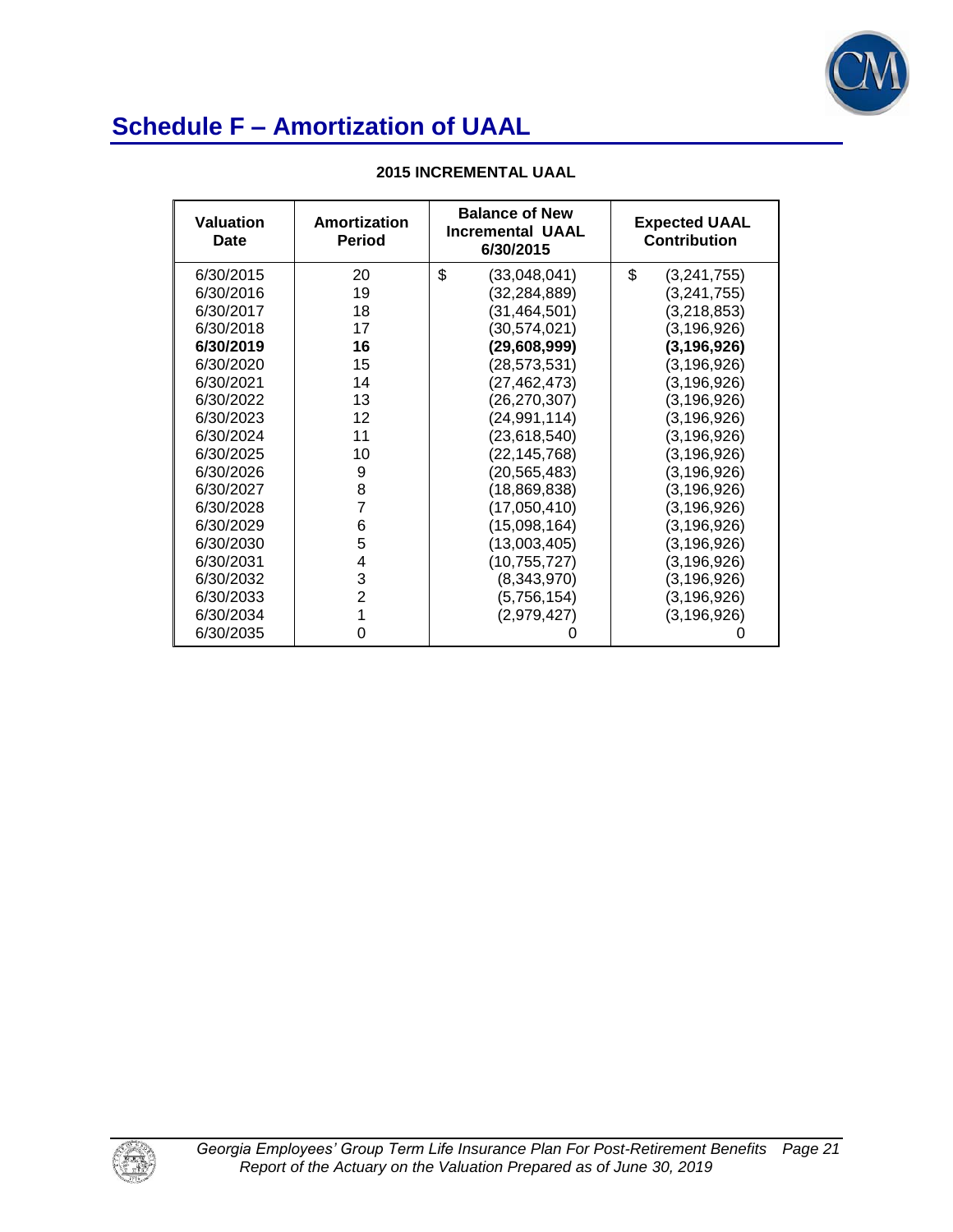

| <b>Valuation</b><br>Date | Amortization<br><b>Period</b> | <b>Balance of New</b><br><b>Incremental UAAL</b><br>6/30/2016 | <b>Expected UAAL</b><br><b>Contribution</b> |  |
|--------------------------|-------------------------------|---------------------------------------------------------------|---------------------------------------------|--|
| 6/30/2016                | 20                            | \$<br>73,301,181                                              | \$<br>7,190,273                             |  |
| 6/30/2017                | 19                            | 71,608,496                                                    | 7,137,545                                   |  |
| 6/30/2018                | 18                            | 69,769,980                                                    | 7,086,921                                   |  |
| 6/30/2019                | 17                            | 67,776,267                                                    | 7,086,921                                   |  |
| 6/30/2020                | 16                            | 65,637,013                                                    | 7,086,921                                   |  |
| 6/30/2021                | 15                            | 63,341,593                                                    | 7,086,921                                   |  |
| 6/30/2022                | 14                            | 60,878,608                                                    | 7,086,921                                   |  |
| 6/30/2023                | 13                            | 58,235,825                                                    | 7,086,921                                   |  |
| 6/30/2024                | 12                            | 55,400,119                                                    | 7,086,921                                   |  |
| 6/30/2025                | 11                            | 52,357,406                                                    | 7,086,921                                   |  |
| 6/30/2026                | 10                            | 49,092,575                                                    | 7,086,921                                   |  |
| 6/30/2027                | 9                             | 45,589,412                                                    | 7,086,921                                   |  |
| 6/30/2028                | 8                             | 41,830,518                                                    | 7,086,921                                   |  |
| 6/30/2029                | 7                             | 37,797,224                                                    | 7,086,921                                   |  |
| 6/30/2030                | 6                             | 33,469,500                                                    | 7,086,921                                   |  |
| 6/30/2031                | 5                             | 28,825,852                                                    | 7,086,921                                   |  |
| 6/30/2032                | 4                             | 23,843,218                                                    | 7,086,921                                   |  |
| 6/30/2033                | 3                             | 18,496,851                                                    | 7,086,921                                   |  |
| 6/30/2034                | $\overline{2}$                | 12,760,200                                                    | 7,086,921                                   |  |
| 6/30/2035                | 1                             | 6,604,773                                                     | 7,086,921                                   |  |
| 6/30/2036                | 0                             | 0                                                             | 0                                           |  |

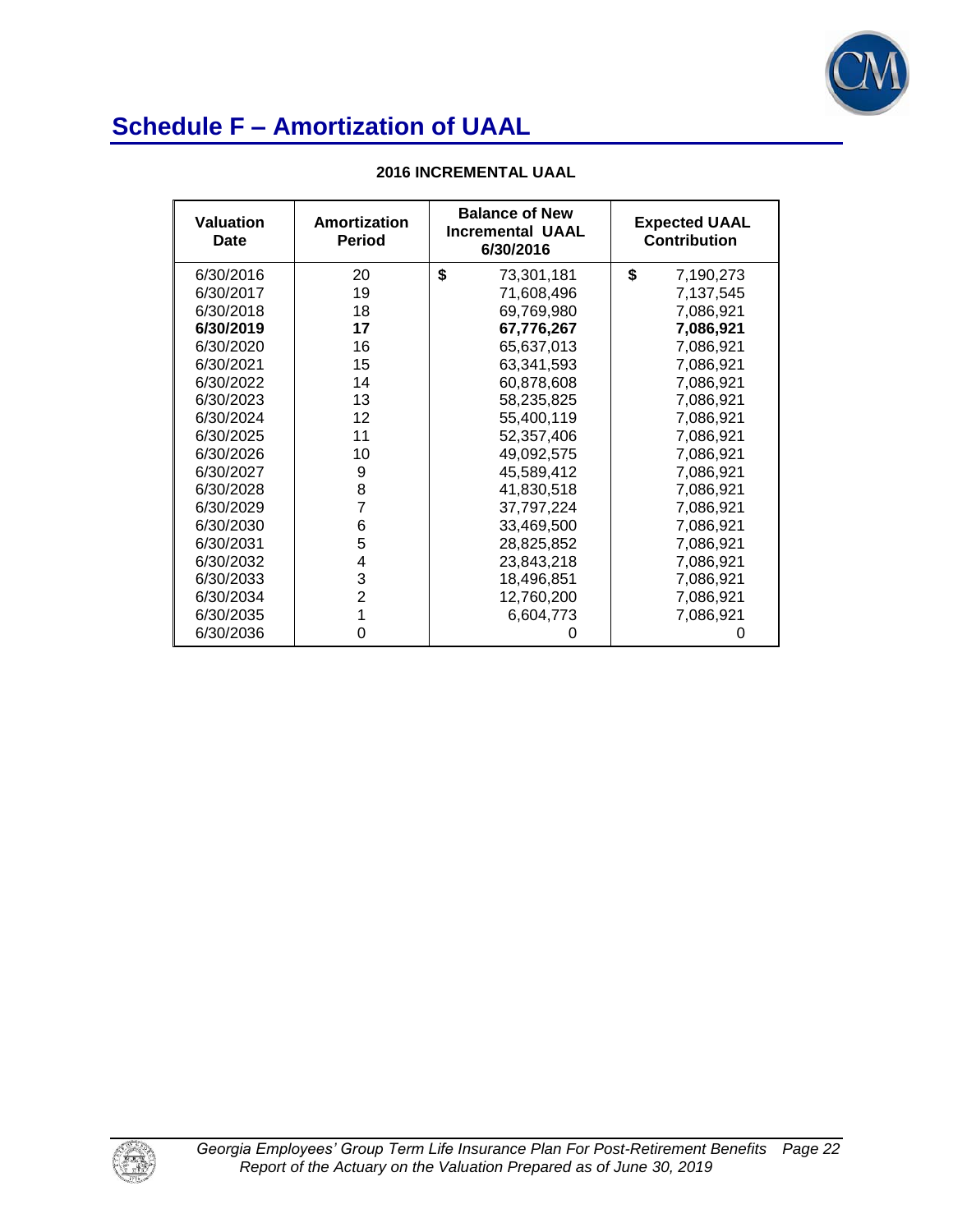

| <b>Valuation</b><br>Date | Amortization<br><b>Period</b> | <b>Balance of New</b><br><b>Incremental UAAL</b><br>6/30/2017 | <b>Expected UAAL</b><br><b>Contribution</b> |  |
|--------------------------|-------------------------------|---------------------------------------------------------------|---------------------------------------------|--|
| 6/30/2017                | 20                            | \$<br>(54,689,758)                                            | \$<br>(5,323,907)                           |  |
| 6/30/2018                | 19                            | (53,412,894)                                                  | (5,284,703)                                 |  |
| 6/30/2019                | 18                            | (52,027,332)                                                  | (5, 284, 703)                               |  |
| 6/30/2020                | 17                            | (50,540,624)                                                  | (5,284,703)                                 |  |
| 6/30/2021                | 16                            | (48, 945, 387)                                                | (5,284,703)                                 |  |
| 6/30/2022                | 15                            | (47, 233, 697)                                                | (5,284,703)                                 |  |
| 6/30/2023                | 14                            | (45, 397, 054)                                                | (5,284,703)                                 |  |
| 6/30/2024                | 13                            | (43, 426, 336)                                                | (5,284,703)                                 |  |
| 6/30/2025                | 12                            | (41, 311, 756)                                                | (5,284,703)                                 |  |
| 6/30/2026                | 11                            | (39,042,811)                                                  | (5,284,703)                                 |  |
| 6/30/2027                | 10                            | (36,608,234)                                                  | (5,284,703)                                 |  |
| 6/30/2028                | 9                             | (33,995,932)                                                  | (5,284,703)                                 |  |
| 6/30/2029                | 8                             | (31, 192, 932)                                                | (5,284,703)                                 |  |
| 6/30/2030                | $\overline{7}$                | (28, 185, 313)                                                | (5,284,703)                                 |  |
| 6/30/2031                | 6                             | (24, 958, 138)                                                | (5,284,703)                                 |  |
| 6/30/2032                | 5                             | (21, 495, 379)                                                | (5,284,703)                                 |  |
| 6/30/2033                | 4                             | (17,779,839)                                                  | (5, 284, 703)                               |  |
| 6/30/2034                | 3                             | (13,793,064)                                                  | (5, 284, 703)                               |  |
| 6/30/2035                | $\overline{2}$                | (9,515,255)                                                   | (5, 284, 703)                               |  |
| 6/30/2036                | 1                             | (4,925,166)                                                   | (5, 284, 703)                               |  |
| 6/30/2037                | 0                             |                                                               |                                             |  |

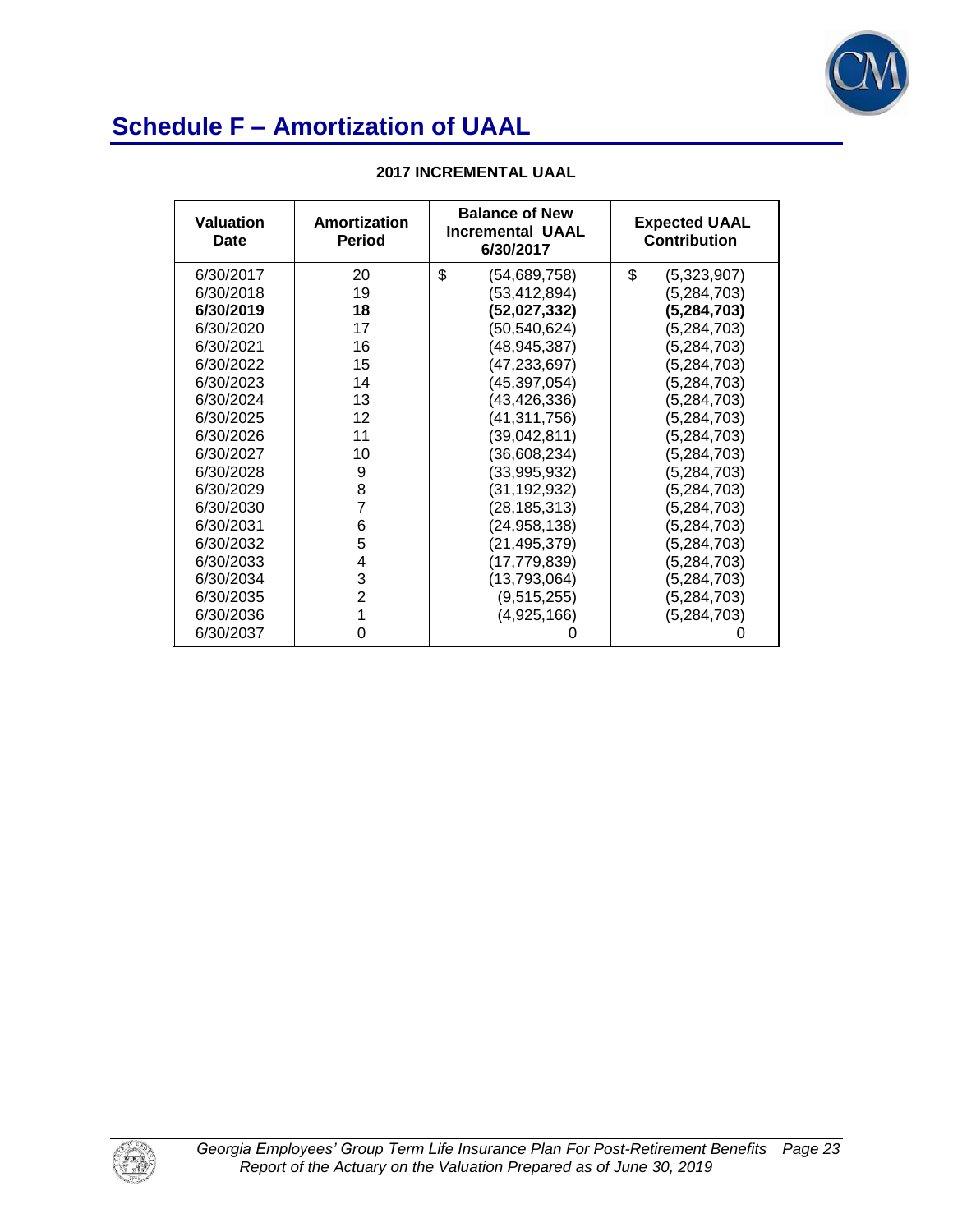

| <b>Valuation</b><br>Date | Amortization<br><b>Period</b> | <b>Balance of New</b><br><b>Incremental UAAL</b><br>6/30/2018 | <b>Expected UAAL</b><br><b>Contribution</b> |  |
|--------------------------|-------------------------------|---------------------------------------------------------------|---------------------------------------------|--|
| 6/30/2018                | 20                            | \$<br>(33, 633, 354)                                          | \$<br>(3,249,153)                           |  |
| 6/30/2019                | 19                            | (32, 839, 436)                                                | (3,249,153)                                 |  |
| 6/30/2020                | 18                            | (31, 987, 562)                                                | (3,249,153)                                 |  |
| 6/30/2021                | 17                            | (31,073,501)                                                  | (3,249,153)                                 |  |
| 6/30/2022                | 16                            | (30,092,713)                                                  | (3,249,153)                                 |  |
| 6/30/2023                | 15                            | (29,040,328)                                                  | (3,249,153)                                 |  |
| 6/30/2024                | 14                            | (27,911,119)                                                  | (3,249,153)                                 |  |
| 6/30/2025                | 13                            | (26,699,478)                                                  | (3,249,153)                                 |  |
| 6/30/2026                | 12                            | (25,399,387)                                                  | (3,249,153)                                 |  |
| 6/30/2027                | 11                            | (24,004,389)                                                  | (3,249,153)                                 |  |
| 6/30/2028                | 10                            | (22, 507, 557)                                                | (3,249,153)                                 |  |
| 6/30/2029                | 9                             | (20, 901, 456)                                                | (3,249,153)                                 |  |
| 6/30/2030                | 8                             | (19, 178, 109)                                                | (3,249,153)                                 |  |
| 6/30/2031                | 7                             | (17, 328, 958)                                                | (3, 249, 153)                               |  |
| 6/30/2032                | 6                             | (15, 344, 819)                                                | (3, 249, 153)                               |  |
| 6/30/2033                | 5                             | (13, 215, 838)                                                | (3, 249, 153)                               |  |
| 6/30/2034                | 4                             | (10, 931, 441)                                                | (3, 249, 153)                               |  |
| 6/30/2035                | 3                             | (8,480,283)                                                   | (3, 249, 153)                               |  |
| 6/30/2036                | $\overline{2}$                | (5,850,191)                                                   | (3, 249, 153)                               |  |
| 6/30/2037                | 1                             | (3,028,102)                                                   | (3, 249, 153)                               |  |
| 6/30/2038                | 0                             | O                                                             |                                             |  |

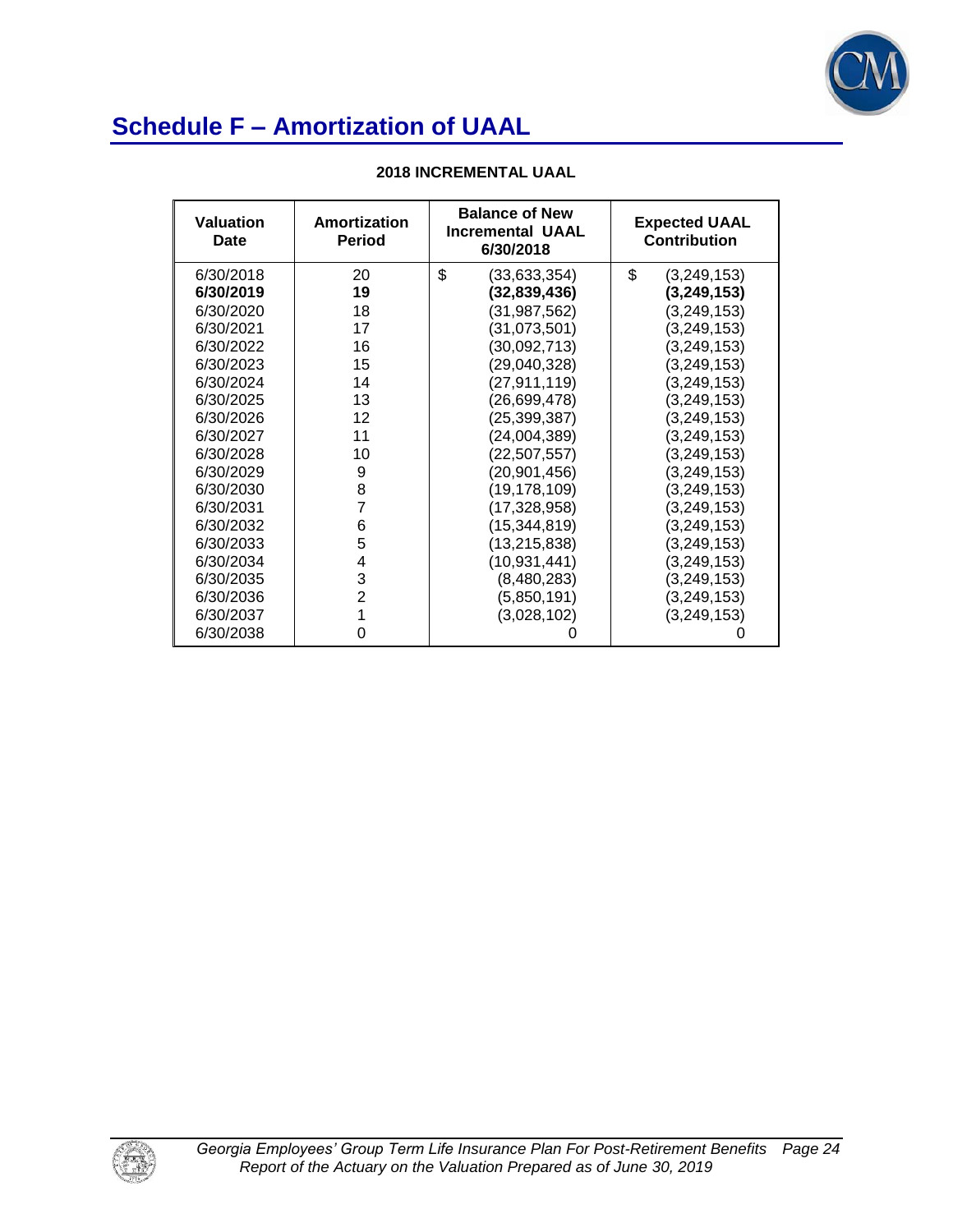

| <b>Valuation</b><br>Date | Amortization<br><b>Period</b> | <b>Balance of New</b><br><b>Incremental UAAL</b><br>6/30/2019 | <b>Expected UAAL</b><br><b>Contribution</b> |  |
|--------------------------|-------------------------------|---------------------------------------------------------------|---------------------------------------------|--|
| 6/30/2019                | 20                            | \$<br>(26,261,482)                                            | \$<br>(2,536,993)                           |  |
| 6/30/2020                | 19                            | (25, 641, 579)                                                | (2,536,993)                                 |  |
| 6/30/2021                | 18                            | (24,976,421)                                                  | (2,536,993)                                 |  |
| 6/30/2022                | 17                            | (24, 262, 707)                                                | (2,536,993)                                 |  |
| 6/30/2023                | 16                            | (23, 496, 892)                                                | (2,536,993)                                 |  |
| 6/30/2024                | 15                            | (22, 675, 172)                                                | (2,536,993)                                 |  |
| 6/30/2025                | 14                            | (21,793,467)                                                  | (2,536,993)                                 |  |
| 6/30/2026                | 13                            | (20,847,397)                                                  | (2,536,993)                                 |  |
| 6/30/2027                | 12                            | (19,832,265)                                                  | (2,536,993)                                 |  |
| 6/30/2028                | 11                            | (18, 743, 027)                                                | (2,536,993)                                 |  |
| 6/30/2029                | 10                            | (17, 574, 275)                                                | (2,536,993)                                 |  |
| 6/30/2030                | 9                             | (16, 320, 205)                                                | (2,536,993)                                 |  |
| 6/30/2031                | 8                             | (14, 974, 587)                                                | (2,536,993)                                 |  |
| 6/30/2032                | 7                             | (13,530,739)                                                  | (2,536,993)                                 |  |
| 6/30/2033                | 6                             | (11, 981, 490)                                                | (2,536,993)                                 |  |
| 6/30/2034                | 5                             | (10, 319, 146)                                                | (2,536,993)                                 |  |
| 6/30/2035                | 4                             | (8,535,451)                                                   | (2,536,993)                                 |  |
| 6/30/2036                | 3                             | (6,621,546)                                                   | (2,536,993)                                 |  |
| 6/30/2037                | $\overline{2}$                | (4,567,926)                                                   | (2,536,993)                                 |  |
| 6/30/2038                | 1                             | (2, 364, 392)                                                 | (2,536,993)                                 |  |
| 6/30/2039                | 0                             |                                                               |                                             |  |

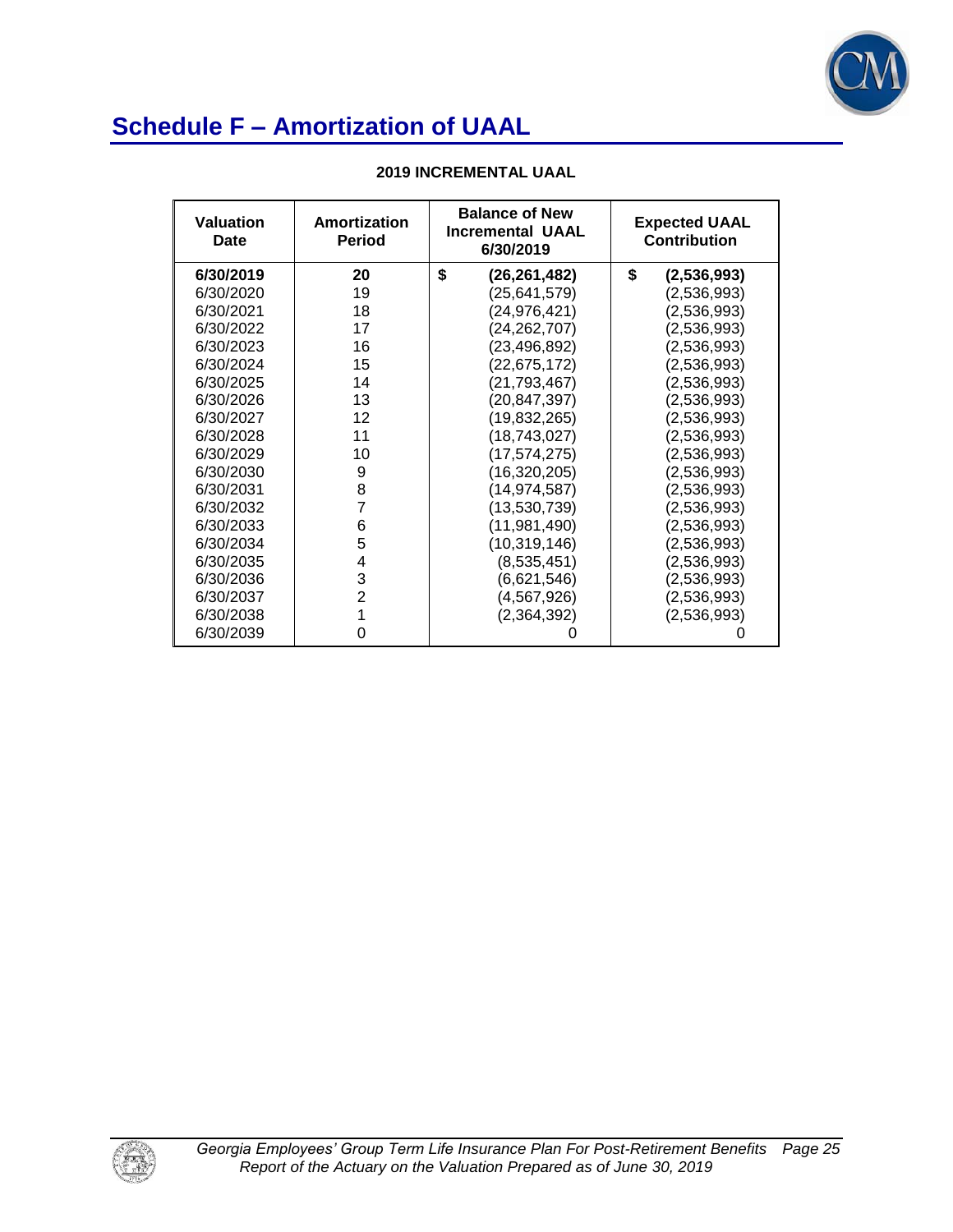

## **Schedule G – Summary of Main Plan Provisions**

#### **AS INTERPRETED FOR VALUATION PURPOSES**

| <b>Eligibility for Coverage</b> | Membership in the Employees' Retirement System of<br>Georgia (ERS), the Georgia Legislative Retirement System<br>(LRS) or the Judicial Retirement System (JRS). ERS new<br>entrants on and after January 1, 2009 and JRS and LRS new<br>entrants on and after July 1, 2009 are excluded from<br>membership.                                                                                                        |  |  |
|---------------------------------|--------------------------------------------------------------------------------------------------------------------------------------------------------------------------------------------------------------------------------------------------------------------------------------------------------------------------------------------------------------------------------------------------------------------|--|--|
| <b>Premiums</b>                 |                                                                                                                                                                                                                                                                                                                                                                                                                    |  |  |
| <b>Before Retirement</b>        | <b>ERS Old Plan Members (Hired before July 1, 1982)</b><br>Member pays 0.45% of monthly salary. State picks up<br>0.22% of the member premium.                                                                                                                                                                                                                                                                     |  |  |
|                                 | <b>ERS New Plan Members (Hired on or after July 1, 1982 and</b><br>before January 1, 2009),<br>LRS Members and JRS Members Member pays 0.23% of<br>monthly salary.                                                                                                                                                                                                                                                 |  |  |
|                                 | All ERS and LRS members pay the above premiums. If the<br>member is not covered under the Group Term Life Insurance<br>(GTLI) Plan, employee contributions with interest are<br>refunded upon termination of State employment. Otherwise,<br>no premiums are refundable. Participation is voluntary for<br><b>JRS Members.</b>                                                                                     |  |  |
| After Retirement                | If employed prior to April 1, 1964 or reemployed after<br>April 1, 1964 with creditable service established for the<br>period prior to April 1, 1964, the member pays $\frac{1}{2}$ of 1% of the<br>monthly salary payable the last month preceding retirement.<br>If employed after April 1, 1964 with no creditable service<br>established for the period prior to April 1, 1964, the member<br>pays no premium. |  |  |
| Coverage                        |                                                                                                                                                                                                                                                                                                                                                                                                                    |  |  |
|                                 | The amount of insurance is 18 times monthly earnable<br>compensation (frozen at age 60). For a member with no<br>creditable service prior to April 1, 1964, the amount<br>decreases from age 60 by 1/2 of 1% per month until age 65, at<br>which point the member will be covered for 70% of the age<br>60 coverage.                                                                                               |  |  |
|                                 | The insurance amount for a retiree with creditable service<br>prior to April 1, 1964 is the full amount of insurance in effect<br>on the date of retirement.                                                                                                                                                                                                                                                       |  |  |
|                                 | The insurance amount for a service retiree who retires before<br>July 1, 1998 with no creditable service prior to<br>April 1, 1964 is 40% of the amount of insurance at age 60 or<br>at termination, if earlier.                                                                                                                                                                                                   |  |  |



*Georgia Employees' Group Term Life Insurance Plan For Post-Retirement Benefits Page 26 Report of the Actuary on the Valuation Prepared as of June 30, 2019*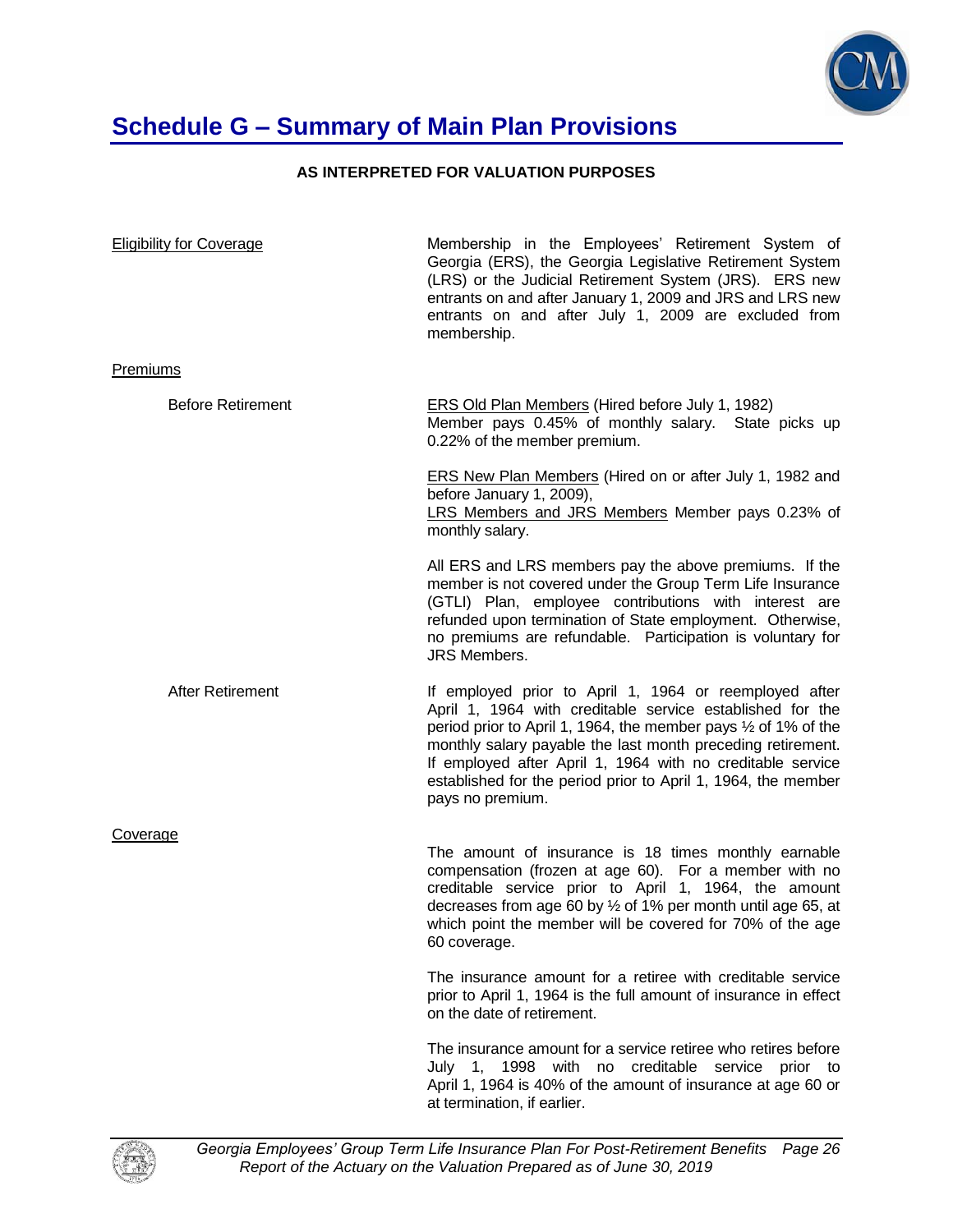

### **Schedule G – Summary of Main Plan Provisions**

 The insurance amount for a disability retiree who retires before July 1, 1998 with no creditable service prior to April 1, 1964 is 18 times earnable compensation at retirement, reduced to 40% of such amount at age 60.

 The insurance amount for a service retiree who retires on or after July 1, 1998 with no creditable service prior to April 1, 1964 is 70% of the amount of insurance at age 60 or at termination, if earlier.

 The insurance amount for a disability retiree who retires on or after July 1, 1998 with no creditable service prior to April 1, 1964 is 18 times earnable compensation at retirement, reduced to 70% of such amount at age 60.